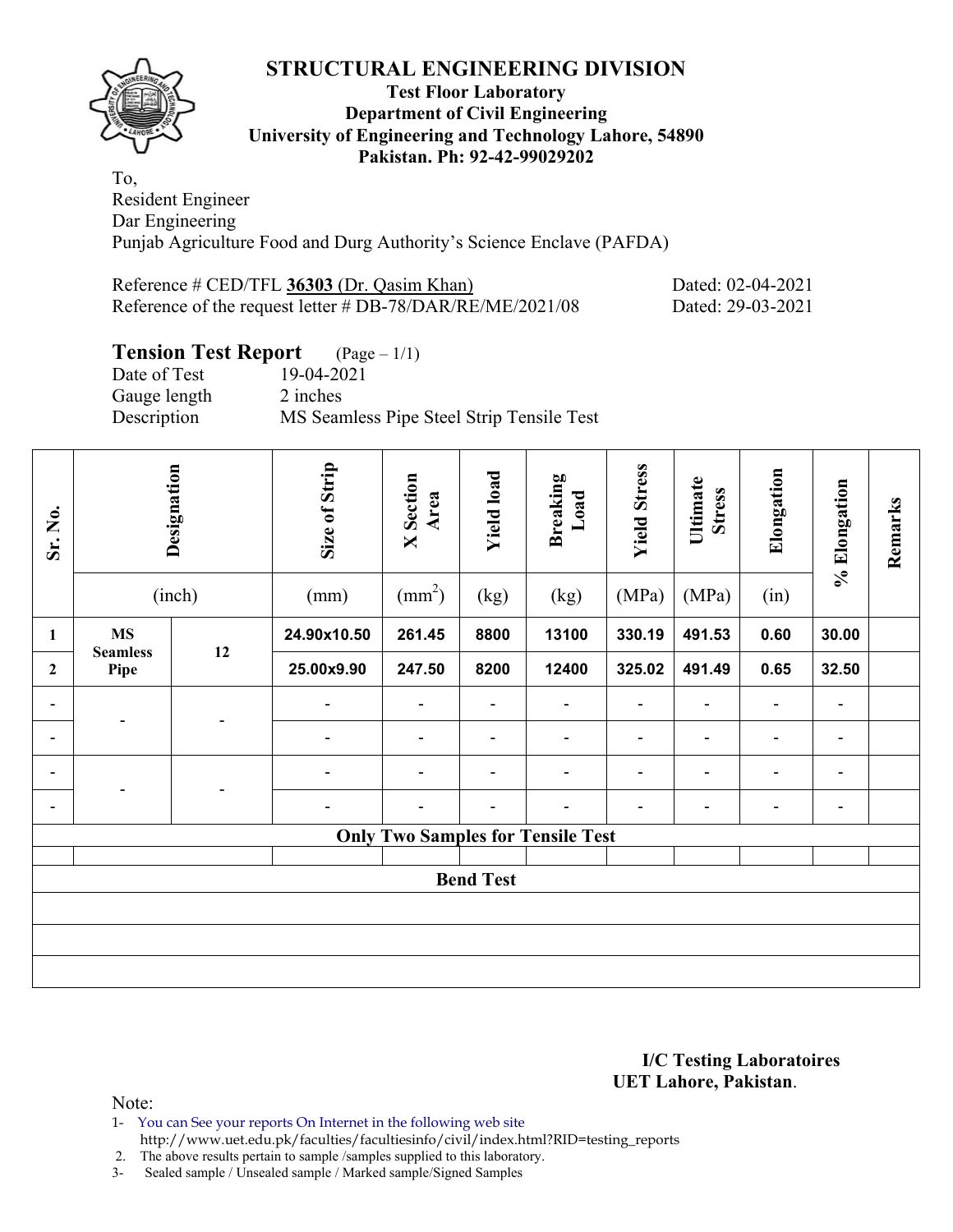

## **Test Floor Laboratory Department of Civil Engineering University of Engineering and Technology Lahore, 54890 Pakistan. Ph: 92-42-99029202**

To,

Executive Engineer Buildings Public Health Engineering Division Muzaffarabad (Water Supply Scheme Chakar) Reference # CED/TFL **36316** (Dr. Qasim Khan) Dated: 08-04-2021 Reference of the request letter # 990-93 Dated: 07-04-2021

|                         | Date of Test<br>Gauge length<br>Description                                                |                         | <b>Tension Test Report</b><br>19-04-2021<br>2 inches                  | $(Page - 1/9)$           | G.I Pipe Steel Strip Tensile and Bend Test |                         |                     |                           |            |              |         |  |  |
|-------------------------|--------------------------------------------------------------------------------------------|-------------------------|-----------------------------------------------------------------------|--------------------------|--------------------------------------------|-------------------------|---------------------|---------------------------|------------|--------------|---------|--|--|
| Sr. No.                 | Designation                                                                                |                         | Size of Strip                                                         | <b>X</b> Section<br>Area | <b>Yield load</b>                          | <b>Breaking</b><br>Load | <b>Yield Stress</b> | Ultimate<br><b>Stress</b> | Elongation | % Elongation | Remarks |  |  |
|                         | $\text{(mm}^2)$<br>(inch)<br>(MPa)<br>(MPa)<br>(mm)<br>(kg)<br>(kg)<br>(in)                |                         |                                                                       |                          |                                            |                         |                     |                           |            |              |         |  |  |
| $\mathbf{1}$            | 25.80x3.70<br>95.46<br>308.30<br>22.50<br>3000<br>3500<br>359.68<br>0.45<br>$\overline{2}$ |                         |                                                                       |                          |                                            |                         |                     |                           |            |              |         |  |  |
| $\overline{2}$          | <b>G.I Pipe</b>                                                                            |                         | 25.80x3.65                                                            | 94.17                    | 3000                                       | 3500                    | 312.52              | 364.61                    | 0.45       | 22.50        |         |  |  |
| $\mathbf{3}$            | <b>G.I Pipe</b>                                                                            | $\mathbf{3}$            | 25.90x3.60                                                            | 93.24                    | 4200                                       | 4900                    | 441.89              | 515.54                    | 0.40       | 20.00        |         |  |  |
| $\overline{\mathbf{4}}$ |                                                                                            |                         | 25.80x3.60                                                            | 92.88                    | 4200                                       | 4800                    | 443.60              | 506.98                    | 0.40       | 20.00        |         |  |  |
| $\overline{\mathbf{5}}$ |                                                                                            | $\overline{\mathbf{4}}$ | 26.10x5.10                                                            | 133.11                   | 5600                                       | 6400                    | 412.71              | 471.67                    | 0.55       | 27.50        |         |  |  |
| 6                       | <b>G.I Pipe</b>                                                                            |                         | 26.00x5.00                                                            | 130.00                   | 5700                                       | 6400                    | 430.13              | 482.95                    | 0.55       | 27.50        |         |  |  |
| 7                       |                                                                                            | 6                       | 26.10x5.70                                                            | 148.77                   | 5500                                       | 7900                    | 362.67              | 520.93                    | 0.55       | 27.50        |         |  |  |
| 8                       | <b>G.I Pipe</b>                                                                            |                         | 26.10x5.60                                                            | 146.16                   | 6100                                       | 7900                    | 409.42              | 530.23                    | 0.50       | 25.00        |         |  |  |
|                         |                                                                                            |                         | <b>Only Eight Samples for Tensile and Four Samples for Bend Test</b>  |                          |                                            |                         |                     |                           |            |              |         |  |  |
|                         |                                                                                            |                         |                                                                       |                          | <b>Bend Test</b>                           |                         |                     |                           |            |              |         |  |  |
|                         | Strip Taken from G.I Pipe (2") Bend Test Through 180° is Satisfactory                      |                         |                                                                       |                          |                                            |                         |                     |                           |            |              |         |  |  |
|                         | Strip Taken from G.I Pipe $(3")$ Bend Test Through $180^\circ$ is Satisfactory             |                         |                                                                       |                          |                                            |                         |                     |                           |            |              |         |  |  |
|                         |                                                                                            |                         | Strip Taken from G.I Pipe (4") Bend Test Through 180° is Satisfactory |                          |                                            |                         |                     |                           |            |              |         |  |  |

**I/C Testing Laboratoires UET Lahore, Pakistan**.

Note:

1- You can See your reports On Internet in the following web site http://www.uet.edu.pk/faculties/facultiesinfo/civil/index.html?RID=testing\_reports

2. The above results pertain to sample /samples supplied to this laboratory.

Strip Taken from G.I Pipe (6") Bend Test Through 180º is Satisfactory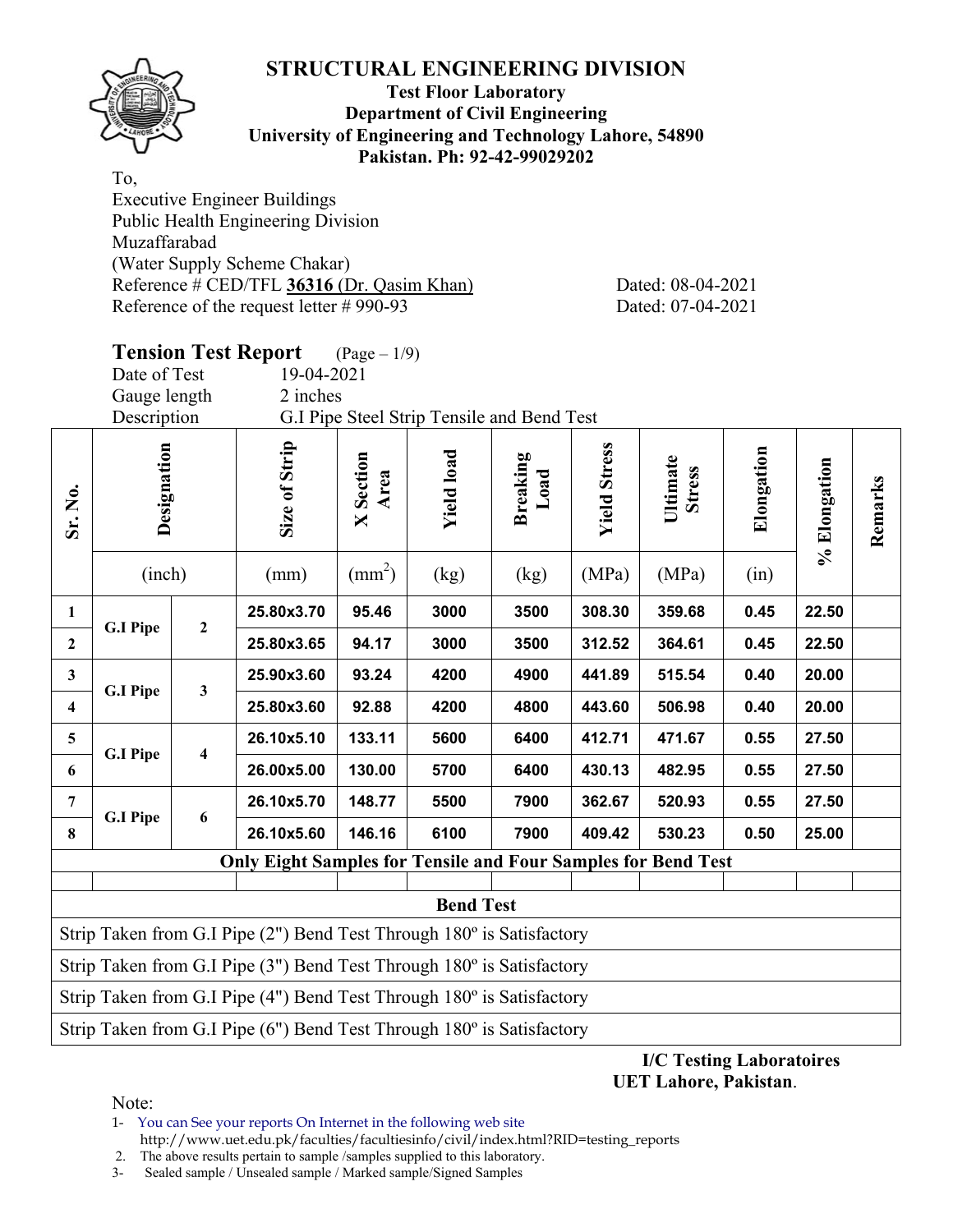

## **Test Floor Laboratory Department of Civil Engineering University of Engineering and Technology Lahore, 54890 Pakistan. Ph: 92-42-99029202**

To, Executive Engineer Buildings Public Health Engineering Division Muzaffarabad (Water Supply Scheme Chakar)

Reference # CED/TFL **36316** (Dr. Qasim Khan) Dated: 08-04-2021 Reference of the request letter # 990-93 Dated: 07-04-2021

# **Seamless/Flattening Test Report** (Page – 2/9)

Date of Test 19-04-2021 Description G.I Pipe Seamless Test as per ASTM-A53-02

| Sr.<br>No.          | Designation | <b>Test Type</b>                  | <b>Observation/Results</b>        |
|---------------------|-------------|-----------------------------------|-----------------------------------|
| 1                   | Pipe 2"     | <b>Ductility</b>                  | No crack was observed             |
|                     |             | <b>Soundness</b>                  | No evidence of lamination noticed |
| $\overline{2}$      |             | <b>Ductility</b>                  | No crack was observed             |
|                     | Pipe 3"     | <b>Soundness</b>                  | No evidence of lamination noticed |
| 3                   |             | <b>Ductility</b>                  | No crack was observed             |
|                     | Pipe 4"     | <b>Soundness</b>                  | No evidence of lamination noticed |
|                     |             | <b>Ductility</b>                  | No crack was observed             |
| $\overline{\bf{4}}$ | Pipe 6"     | <b>Soundness</b>                  | No evidence of lamination noticed |
|                     |             |                                   |                                   |
|                     |             |                                   |                                   |
|                     |             |                                   |                                   |
|                     |             |                                   |                                   |
|                     |             | <b>Only Four Samples for Test</b> |                                   |
|                     |             |                                   |                                   |

**I/C Testing Laboratoires UET Lahore, Pakistan**.

- 1- You can See your reports On Internet in the following web site http://www.uet.edu.pk/faculties/facultiesinfo/civil/index.html?RID=testing\_reports
- 2. The above results pertain to sample /samples supplied to this laboratory.
- 3- Sealed sample / Unsealed sample / Marked sample/Signed Samples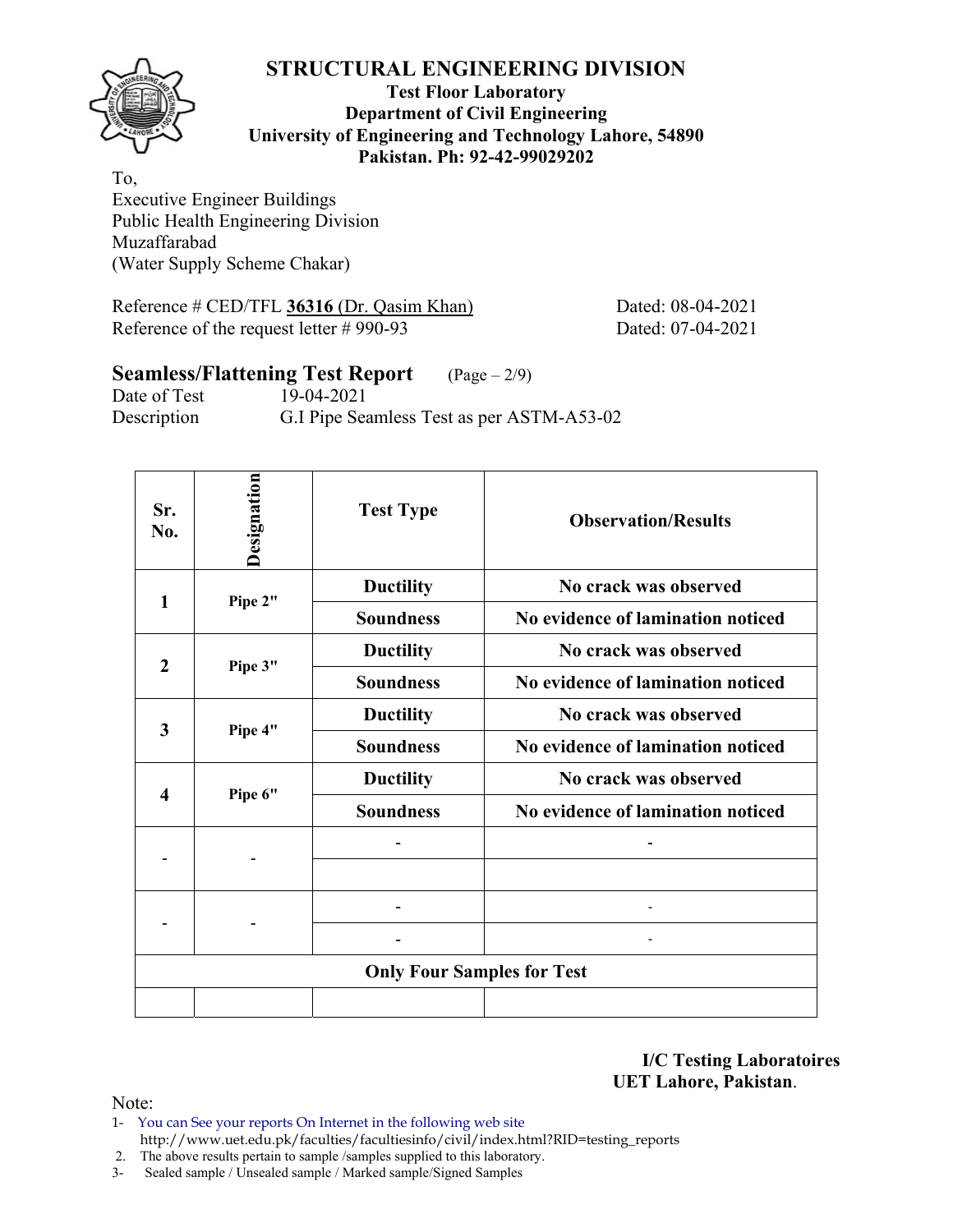

## **Test Floor Laboratory Department of Civil Engineering University of Engineering and Technology Lahore, 54890 Pakistan. Ph: 92-42-99029202**

To, Executive Engineer Buildings Public Health Engineering Division Muzaffarabad (Water Supply Scheme Chakar)

Reference # CED/TFL **36316** (Dr. Qasim Khan) Dated: 08-04-2021 Reference of the request letter # 990-93 Dated: 07-04-2021

# **Weight &Size Test Report** (Page – 3/9) Date of Test 19-04-2021

Description G.I Pipe Weight and Size Test

| Sr.<br>No.              | Designation             | Weight | Length                            | Weight per Unit<br>Length | <b>Diameter</b><br>External | <b>Diameter</b><br>Internal | Wall Thickness               | Remark |
|-------------------------|-------------------------|--------|-----------------------------------|---------------------------|-----------------------------|-----------------------------|------------------------------|--------|
|                         | (inch)                  | (g)    | (mm)                              | (kg/m)                    | (mm)                        | (mm)                        | (mm)                         |        |
| 1                       | $\mathbf{2}$            | 300    | 60.00                             | 5.00                      | 60.00                       | 53.00                       | 3.50                         |        |
| $\overline{2}$          | $\mathbf{3}$            | 443    | 60.00                             | 7.38                      | 88.80                       | 81.80                       | 3.50                         |        |
| $\mathbf{3}$            | $\overline{\mathbf{4}}$ | 675    | 59.10                             | 11.42                     | 104.30                      | 94.30                       | 5.00                         |        |
| $\overline{\mathbf{4}}$ | 6                       | 1348   | 60.00                             | 22.47                     | 165.60                      | 154.40                      | 5.60                         |        |
|                         | ۰                       |        |                                   |                           |                             |                             |                              |        |
|                         |                         |        |                                   |                           |                             |                             |                              |        |
|                         |                         |        |                                   |                           |                             |                             |                              |        |
|                         |                         |        |                                   |                           |                             |                             |                              |        |
|                         |                         |        |                                   |                           |                             | ۰                           | $\qquad \qquad \blacksquare$ |        |
|                         |                         |        | <b>Only Four Samples for Test</b> |                           |                             |                             |                              |        |
|                         |                         |        |                                   |                           |                             |                             |                              |        |

**I/C Testing Laboratoires UET Lahore, Pakistan**.

Note:

1- You can See your reports On Internet in the following web site http://www.uet.edu.pk/faculties/facultiesinfo/civil/index.html?RID=testing\_reports

2. The above results pertain to sample /samples supplied to this laboratory.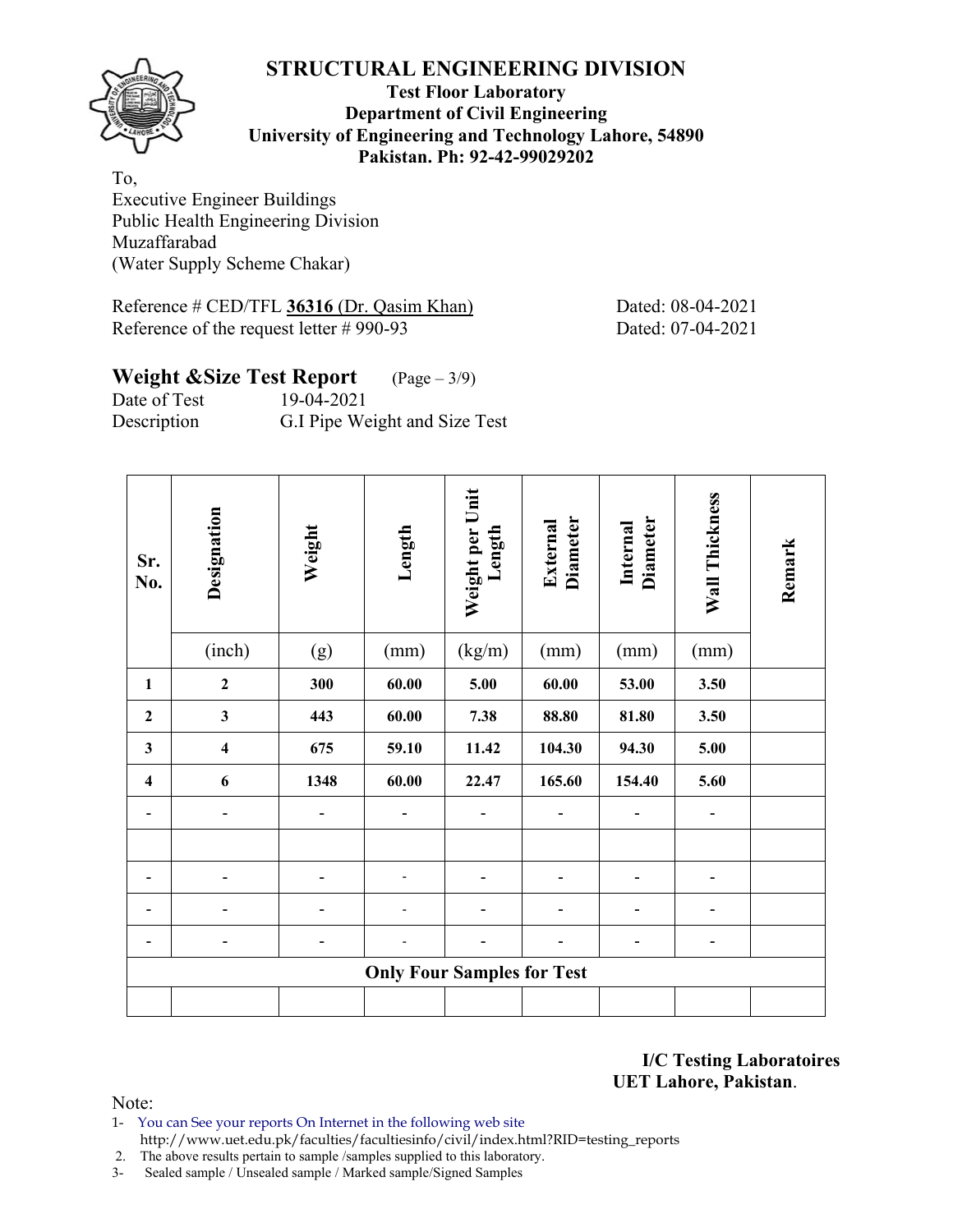

## **Test Floor Laboratory Department of Civil Engineering University of Engineering and Technology Lahore, 54890 Pakistan. Ph: 92-42-99029202**

To,

Executive Engineer Buildings Public Health Engineering Division Muzaffarabad (Water Supply Scheme Garri Dopatta) Reference # CED/TFL **36316** (Dr. Qasim Khan) Dated: 08-04-2021 Reference of the request letter # 990-93 Dated: 07-04-2021

|                         | Date of Test<br>Gauge length<br>Description                                 |                | <b>Tension Test Report</b><br>19-04-2021<br>2 inches                  | $(\text{Page}-4/9)$      | G.I Pipe Steel Strip Tensile and Bend Test |                         |                     |                           |            |              |         |  |
|-------------------------|-----------------------------------------------------------------------------|----------------|-----------------------------------------------------------------------|--------------------------|--------------------------------------------|-------------------------|---------------------|---------------------------|------------|--------------|---------|--|
| Sr. No.                 | Designation                                                                 |                | Size of Strip                                                         | <b>X</b> Section<br>Area | <b>Yield load</b>                          | <b>Breaking</b><br>Load | <b>Yield Stress</b> | Ultimate<br><b>Stress</b> | Elongation | % Elongation | Remarks |  |
|                         | $\text{(mm}^2)$<br>(inch)<br>(MPa)<br>(MPa)<br>(kg)<br>(in)<br>(mm)<br>(kg) |                |                                                                       |                          |                                            |                         |                     |                           |            |              |         |  |
| $\mathbf{1}$            | 3000<br>330.64<br>385.74<br>0.30<br>15.00<br>25.80x3.45<br>89.01<br>3500    |                |                                                                       |                          |                                            |                         |                     |                           |            |              |         |  |
| $\overline{2}$          | <b>G.I Pipe</b>                                                             | $\overline{2}$ | 25.80x3.50                                                            | 90.30                    | 2900                                       | 3500                    | 315.05              | 380.23                    | 0.35       | 17.50        |         |  |
| $\mathbf{3}$            |                                                                             |                | 25.75x3.45                                                            | 88.84                    | 4000                                       | 4800                    | 441.71              | 530.05                    | 0.50       | 25.00        |         |  |
| $\overline{4}$          | <b>G.I Pipe</b>                                                             | $\mathbf{3}$   | 26.10x3.50                                                            | 91.35                    | 3900                                       | 4900                    | 418.82              | 526.21                    | 0.50       | 25.00        |         |  |
| $\overline{\mathbf{5}}$ |                                                                             |                | 26.00x4.20                                                            | 109.20                   | 4900                                       | 6400                    | 440.19              | 574.95                    | 0.55       | 27.50        |         |  |
| 6                       | <b>G.I Pipe</b>                                                             | 4              | 26.20x4.20                                                            | 110.04                   | 5200                                       | 6400                    | 463.58              | 570.56                    | 0.50       | 25.00        |         |  |
| $\overline{7}$          |                                                                             |                | 26.00x5.60                                                            | 145.60                   | 6700                                       | 7900                    | 451.42              | 532.27                    | 0.50       | 25.00        |         |  |
| 8                       | <b>G.I Pipe</b>                                                             | 6              | 26.20x5.60                                                            | 146.72                   | 6800                                       | 7900                    | 454.66              | 528.21                    | 0.50       | 25.00        |         |  |
|                         |                                                                             |                | <b>Only Eight Samples for Tensile and Four Samples for Bend Test</b>  |                          |                                            |                         |                     |                           |            |              |         |  |
|                         | <b>Bend Test</b>                                                            |                |                                                                       |                          |                                            |                         |                     |                           |            |              |         |  |
|                         |                                                                             |                | Strip Taken from G.I Pipe (2") Bend Test Through 180° is Satisfactory |                          |                                            |                         |                     |                           |            |              |         |  |

Strip Taken from G.I Pipe (3") Bend Test Through 180º is Satisfactory

Strip Taken from G.I Pipe (4") Bend Test Through 180º is Satisfactory

Strip Taken from G.I Pipe (6") Bend Test Through 180º is Satisfactory

**I/C Testing Laboratoires UET Lahore, Pakistan**.

Note:

1- You can See your reports On Internet in the following web site http://www.uet.edu.pk/faculties/facultiesinfo/civil/index.html?RID=testing\_reports

2. The above results pertain to sample /samples supplied to this laboratory.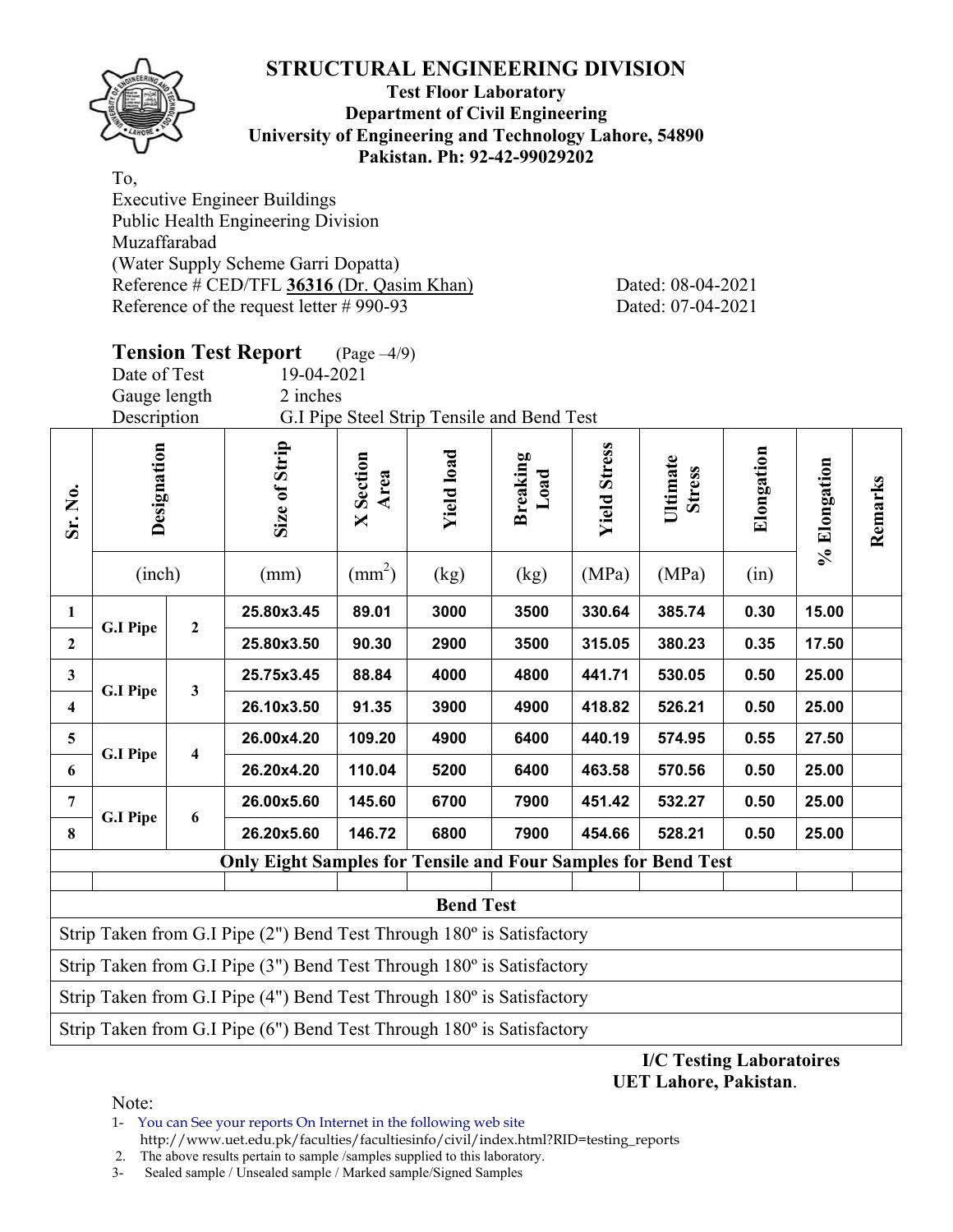

**Test Floor Laboratory Department of Civil Engineering University of Engineering and Technology Lahore, 54890 Pakistan. Ph: 92-42-99029202** 

To, Executive Engineer Buildings Public Health Engineering Division Muzaffarabad (Water Supply Scheme Garri Dopatta)

Reference # CED/TFL **36316** (Dr. Qasim Khan) Dated: 08-04-2021 Reference of the request letter # 990-93 Dated: 07-04-2021

# **Seamless/Flattening Test Report** (Page – 5/9)

Date of Test 19-04-2021 Description G.I Pipe Seamless Test as per ASTM-A53-02

| Sr.<br>No.          | Designation | <b>Test Type</b>                  | <b>Observation/Results</b>        |
|---------------------|-------------|-----------------------------------|-----------------------------------|
| 1                   | Pipe 2"     | <b>Ductility</b>                  | No crack was observed             |
|                     |             | <b>Soundness</b>                  | No evidence of lamination noticed |
| $\overline{2}$      |             | <b>Ductility</b>                  | No crack was observed             |
|                     | Pipe 3"     | <b>Soundness</b>                  | No evidence of lamination noticed |
|                     |             | <b>Ductility</b>                  | No crack was observed             |
| 3                   | Pipe 4"     | <b>Soundness</b>                  | No evidence of lamination noticed |
|                     |             | <b>Ductility</b>                  | No crack was observed             |
| $\overline{\bf{4}}$ | Pipe 6"     | <b>Soundness</b>                  | No evidence of lamination noticed |
|                     |             |                                   |                                   |
|                     |             |                                   |                                   |
|                     |             |                                   |                                   |
|                     |             |                                   |                                   |
|                     |             | <b>Only Four Samples for Test</b> |                                   |
|                     |             |                                   |                                   |

**I/C Testing Laboratoires UET Lahore, Pakistan**.

- 1- You can See your reports On Internet in the following web site http://www.uet.edu.pk/faculties/facultiesinfo/civil/index.html?RID=testing\_reports
- 2. The above results pertain to sample /samples supplied to this laboratory.
- 3- Sealed sample / Unsealed sample / Marked sample/Signed Samples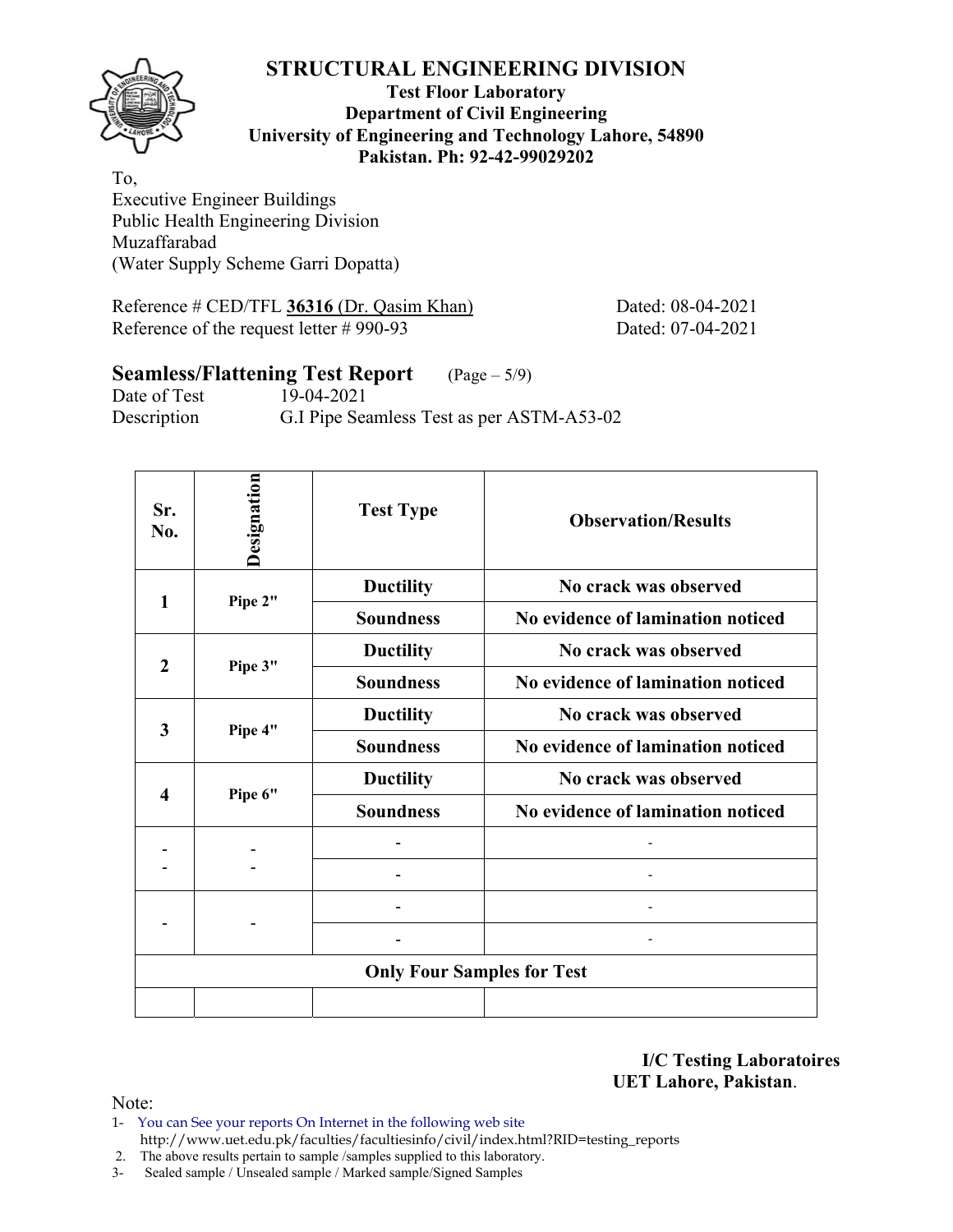

## **Test Floor Laboratory Department of Civil Engineering University of Engineering and Technology Lahore, 54890 Pakistan. Ph: 92-42-99029202**

To, Executive Engineer Buildings Public Health Engineering Division Muzaffarabad (Water Supply Scheme Garri Dopatta)

Reference # CED/TFL 36316 (Dr. Qasim Khan) Dated: 08-04-2021 Reference of the request letter # 990-93 Dated: 07-04-2021

## **Weight &Size Test Report** (Page – 6/9) Date of Test 19-04-2021

Description G.I Pipe Weight and Size Test

| Sr.<br>No.              | Designation             | Weight | Length                            | Weight per Unit<br>Length | Diameter<br>External | <b>Diameter</b><br>Internal | Wall Thickness | Remark |
|-------------------------|-------------------------|--------|-----------------------------------|---------------------------|----------------------|-----------------------------|----------------|--------|
|                         | (inch)                  | (g)    | (mm)                              | (kg/m)                    | (mm)                 | (mm)                        | (mm)           |        |
| $\mathbf{1}$            | $\boldsymbol{2}$        | 298    | 60.00                             | 4.97                      | 60.00                | 53.00                       | 3.50           |        |
| $\mathbf{2}$            | $\mathbf{3}$            | 443    | 60.00                             | 7.38                      | 89.00                | 82.00                       | 3.50           |        |
| $\mathbf{3}$            | $\overline{\mathbf{4}}$ | 673    | 60.00                             | 11.22                     | 114.40               | 106.00                      | 4.20           |        |
| $\overline{\mathbf{4}}$ | 6                       | 1343   | 59.30                             | 22.65                     | 165.80               | 154.20                      | 5.80           |        |
|                         |                         |        |                                   |                           |                      |                             |                |        |
|                         |                         |        |                                   |                           |                      | -                           | -              |        |
|                         |                         |        |                                   |                           |                      |                             |                |        |
|                         |                         |        |                                   |                           |                      |                             |                |        |
|                         |                         |        |                                   |                           |                      | ۰                           | ۰              |        |
|                         |                         |        | <b>Only Four Samples for Test</b> |                           |                      |                             |                |        |
|                         |                         |        |                                   |                           |                      |                             |                |        |

**I/C Testing Laboratoires UET Lahore, Pakistan**.

Note:

1- You can See your reports On Internet in the following web site http://www.uet.edu.pk/faculties/facultiesinfo/civil/index.html?RID=testing\_reports

2. The above results pertain to sample /samples supplied to this laboratory.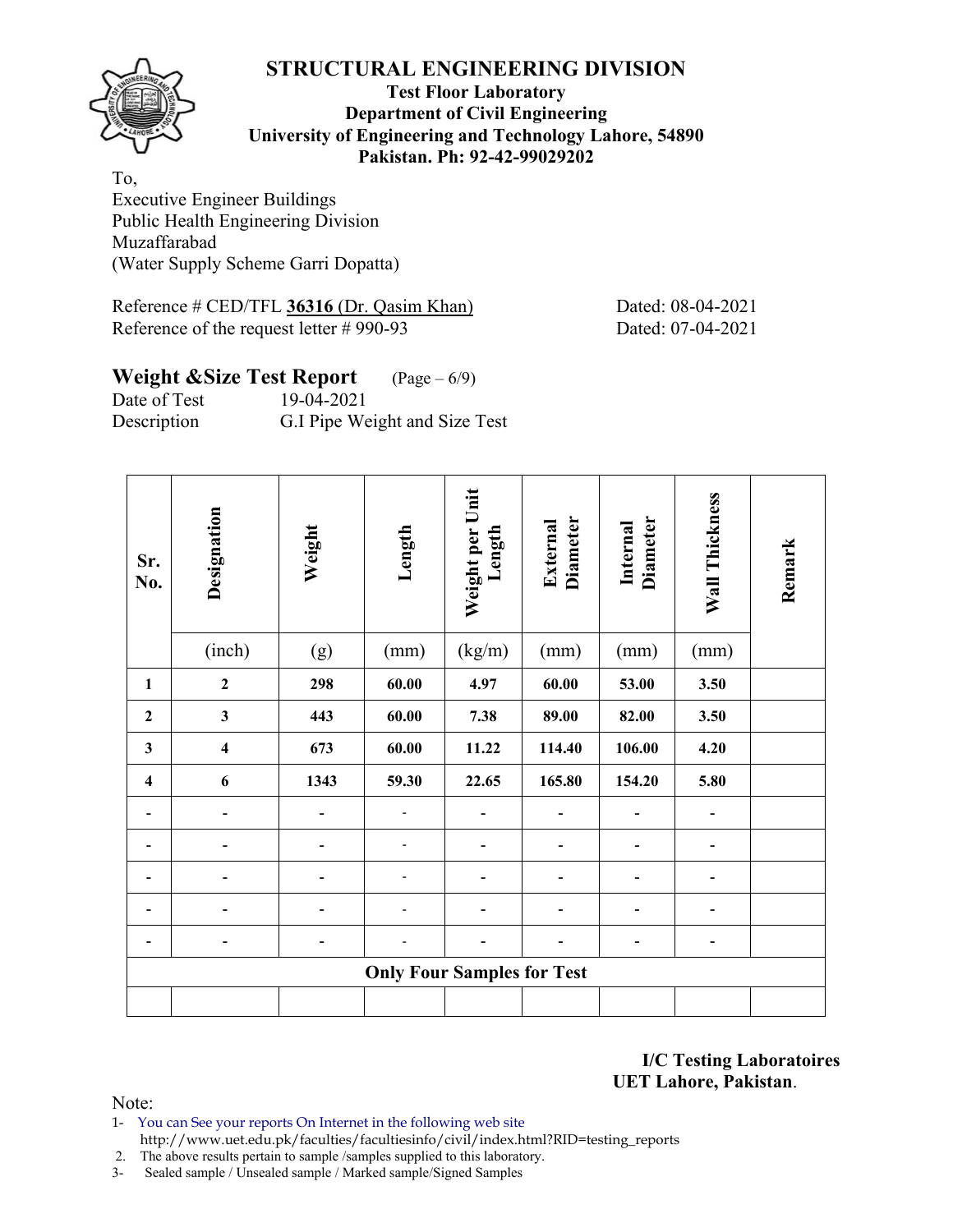

## **Test Floor Laboratory Department of Civil Engineering University of Engineering and Technology Lahore, 54890 Pakistan. Ph: 92-42-99029202**

To,

Executive Engineer Buildings Public Health Engineering Division Muzaffarabad (Water Supply Scheme Channary) Reference # CED/TFL **36316** (Dr. Qasim Khan) Dated: 08-04-2021 Reference of the request letter # 990-93 Dated: 07-04-2021

|                         | <b>Tension Test Report</b><br>$(Page - 7/9)$<br>Date of Test<br>19-04-2021<br>Gauge length<br>2 inches<br>Description<br>G.I Pipe Steel Strip Tensile and Bend Test |   |                                                                                |                          |                   |                         |                     |                           |            |              |         |  |  |
|-------------------------|---------------------------------------------------------------------------------------------------------------------------------------------------------------------|---|--------------------------------------------------------------------------------|--------------------------|-------------------|-------------------------|---------------------|---------------------------|------------|--------------|---------|--|--|
| Sr. No.                 | Designation                                                                                                                                                         |   | Size of Strip                                                                  | <b>X</b> Section<br>Area | <b>Yield load</b> | <b>Breaking</b><br>Load | <b>Yield Stress</b> | Ultimate<br><b>Stress</b> | Elongation | % Elongation | Remarks |  |  |
|                         | $\text{(mm}^2)$<br>(inch)<br>(MPa)<br>(MPa)<br>(mm)<br>(kg)<br>(kg)<br>(in)                                                                                         |   |                                                                                |                          |                   |                         |                     |                           |            |              |         |  |  |
| $\mathbf{1}$            | 25.00<br>25.80x3.60<br>92.88<br>3000<br>3500<br>316.86<br>369.67<br>0.50<br>$\overline{2}$                                                                          |   |                                                                                |                          |                   |                         |                     |                           |            |              |         |  |  |
| $\overline{2}$          | <b>G.I Pipe</b>                                                                                                                                                     |   | 25.70x3.60                                                                     | 92.52                    | 3000              | 3500                    | 318.09              | 371.11                    | 0.45       | 22.50        |         |  |  |
| 3                       |                                                                                                                                                                     |   | 25.80x3.60                                                                     | 92.88                    | 3300              | 4900                    | 348.55              | 517.54                    | 0.45       | 22.50        |         |  |  |
| $\overline{\mathbf{4}}$ | <b>G.I Pipe</b>                                                                                                                                                     | 3 | 25.80x3.50                                                                     | 90.30                    | 3200              | 4800                    | 347.64              | 521.46                    | 0.50       | 25.00        |         |  |  |
| 5                       |                                                                                                                                                                     |   | 25.90x4.10                                                                     | 106.19                   | 4700              | 6500                    | 434.19              | 600.48                    | 0.55       | 27.50        |         |  |  |
| 6                       | <b>G.I Pipe</b>                                                                                                                                                     | 4 | 26.00x4.10                                                                     | 106.60                   | 4700              | 6400                    | 432.52              | 588.97                    | 0.50       | 25.00        |         |  |  |
|                         |                                                                                                                                                                     |   |                                                                                |                          |                   |                         |                     |                           |            |              |         |  |  |
|                         |                                                                                                                                                                     |   |                                                                                |                          |                   |                         |                     |                           |            |              |         |  |  |
|                         |                                                                                                                                                                     |   | <b>Only Six Samples for Tensile and Three Samples for Bend Test</b>            |                          |                   |                         |                     |                           |            |              |         |  |  |
|                         |                                                                                                                                                                     |   |                                                                                |                          | <b>Bend Test</b>  |                         |                     |                           |            |              |         |  |  |
|                         |                                                                                                                                                                     |   | Strip Taken from G.I Pipe (2") Bend Test Through 180° is Satisfactory          |                          |                   |                         |                     |                           |            |              |         |  |  |
|                         |                                                                                                                                                                     |   | Strip Taken from G.I Pipe $(3")$ Bend Test Through $180^\circ$ is Satisfactory |                          |                   |                         |                     |                           |            |              |         |  |  |
|                         |                                                                                                                                                                     |   | Strip Taken from G.I Pipe (4") Bend Test Through 180° is Satisfactory          |                          |                   |                         |                     |                           |            |              |         |  |  |

**I/C Testing Laboratoires UET Lahore, Pakistan**.

Note:

1- You can See your reports On Internet in the following web site

http://www.uet.edu.pk/faculties/facultiesinfo/civil/index.html?RID=testing\_reports

 2. The above results pertain to sample /samples supplied to this laboratory. 3- Sealed sample / Unsealed sample / Marked sample/Signed Samples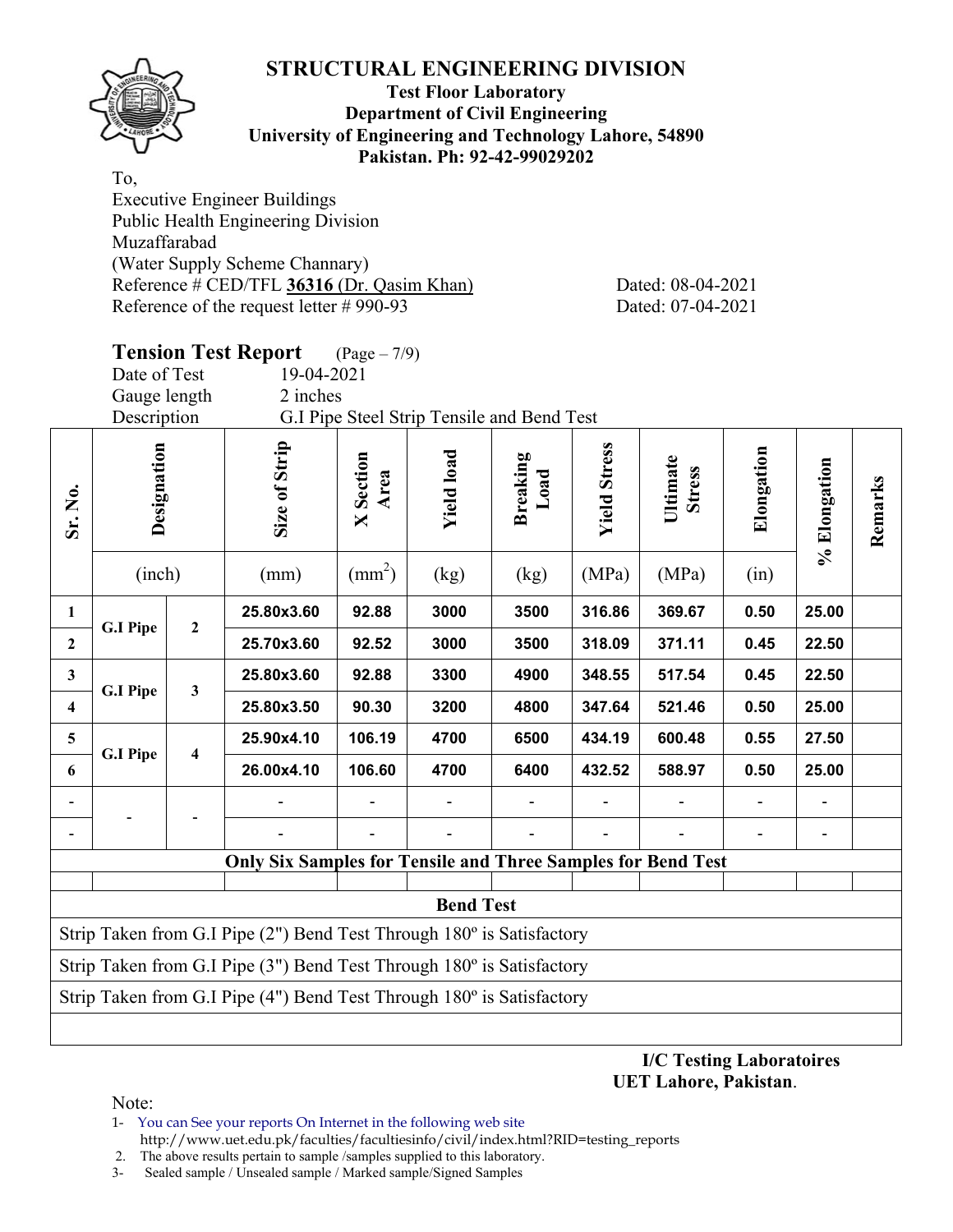

## **Test Floor Laboratory Department of Civil Engineering University of Engineering and Technology Lahore, 54890 Pakistan. Ph: 92-42-99029202**

To, Executive Engineer Buildings Public Health Engineering Division Muzaffarabad (Water Supply Scheme Channary)

Reference # CED/TFL **36316** (Dr. Qasim Khan) Dated: 08-04-2021 Reference of the request letter # 990-93 Dated: 07-04-2021

# **Seamless/Flattening Test Report** (Page – 8/9)

Date of Test 19-04-2021 Description G.I Pipe Seamless Test as per ASTM-A53-02

| Sr.<br>No.     | Designation | <b>Test Type</b>                   | <b>Observation/Results</b>        |
|----------------|-------------|------------------------------------|-----------------------------------|
| 1              | Pipe 2"     | <b>Ductility</b>                   | No crack was observed             |
|                |             | <b>Soundness</b>                   | No evidence of lamination noticed |
| $\overline{2}$ |             | <b>Ductility</b>                   | No crack was observed             |
|                | Pipe 3"     | <b>Soundness</b>                   | No evidence of lamination noticed |
| 3              |             | <b>Ductility</b>                   | No crack was observed             |
|                | Pipe 4"     | <b>Soundness</b>                   | No evidence of lamination noticed |
|                |             |                                    |                                   |
|                |             |                                    |                                   |
|                |             |                                    |                                   |
|                |             |                                    |                                   |
|                |             |                                    |                                   |
|                |             |                                    |                                   |
|                |             | <b>Only Three Samples for Test</b> |                                   |
|                |             |                                    |                                   |

**I/C Testing Laboratoires UET Lahore, Pakistan**.

Note:

1- You can See your reports On Internet in the following web site http://www.uet.edu.pk/faculties/facultiesinfo/civil/index.html?RID=testing\_reports

2. The above results pertain to sample /samples supplied to this laboratory.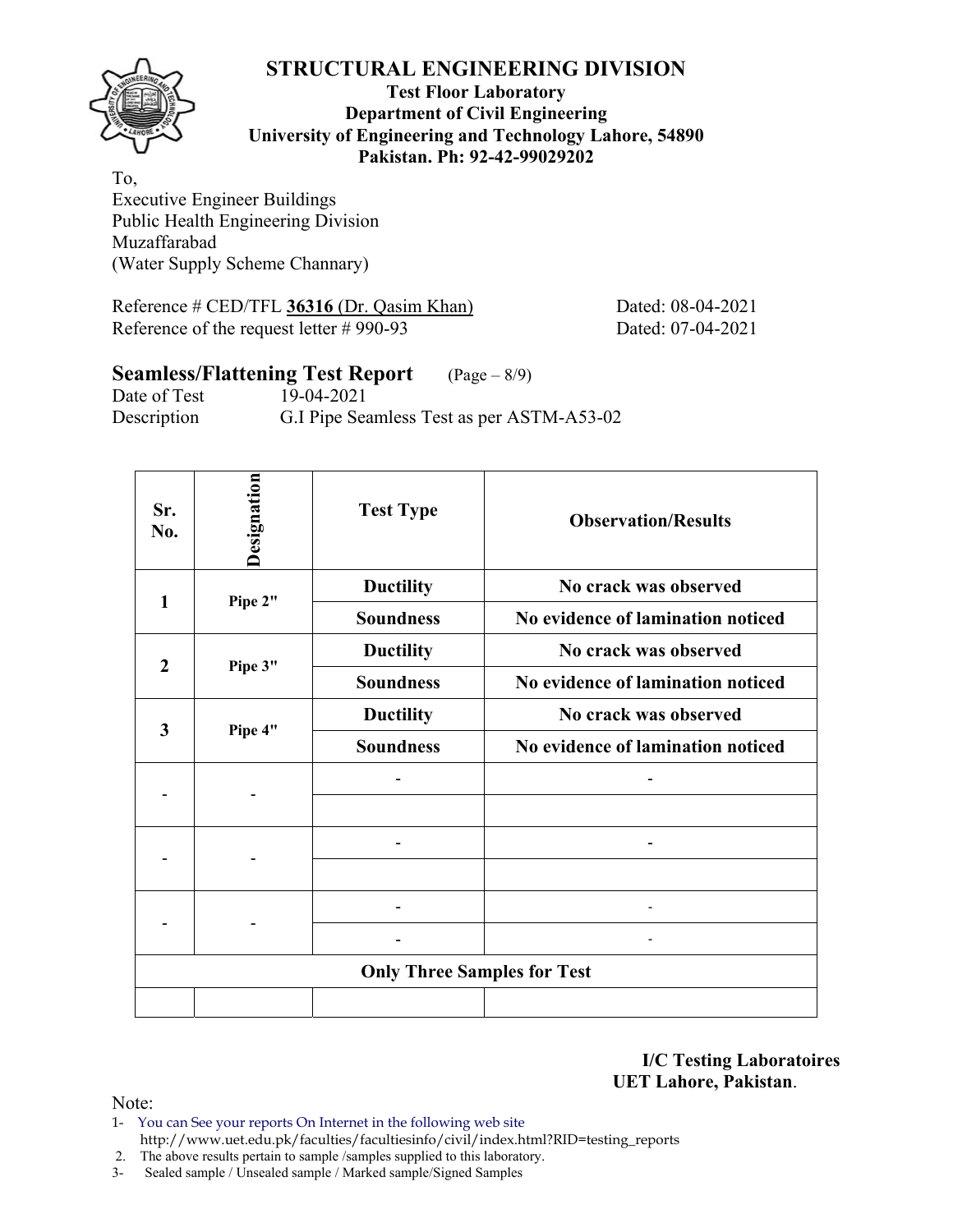

## **Test Floor Laboratory Department of Civil Engineering University of Engineering and Technology Lahore, 54890 Pakistan. Ph: 92-42-99029202**

To, Executive Engineer Buildings Public Health Engineering Division Muzaffarabad (Water Supply Scheme Channary)

Reference # CED/TFL 36316 (Dr. Qasim Khan) Dated: 08-04-2021 Reference of the request letter # 990-93 Dated: 07-04-2021

# **Weight &Size Test Report** (Page – 9/9) Date of Test 19-04-2021

Description G.I Pipe Weight and Size Test

| Sr.<br>No.   | Designation             | Weight | Length                             | Weight per Unit<br>Length | <b>Diameter</b><br>External | Diameter<br>Internal | Wall Thickness | Remark |
|--------------|-------------------------|--------|------------------------------------|---------------------------|-----------------------------|----------------------|----------------|--------|
|              | (inch)                  | (g)    | (mm)                               | (kg/m)                    | (mm)                        | (mm)                 | (mm)           |        |
| 1            | $\boldsymbol{2}$        | 299    | 59.90                              | 4.99                      | 60.50                       | 53.50                | 3.50           |        |
| $\mathbf{2}$ | $\overline{\mathbf{3}}$ | 442    | 60.60                              | 7.29                      | 88.70                       | 81.70                | 3.50           |        |
| $\mathbf{3}$ | $\overline{\mathbf{4}}$ | 669    | 59.50                              | 11.24                     | 114.40                      | 106.20               | 4.10           |        |
| ۰            |                         |        |                                    |                           |                             |                      |                |        |
|              |                         |        |                                    |                           |                             |                      |                |        |
|              |                         |        |                                    |                           |                             |                      |                |        |
|              |                         |        |                                    |                           |                             |                      |                |        |
|              |                         |        |                                    |                           |                             |                      |                |        |
|              | -                       |        |                                    | -                         | -                           | -                    | -              |        |
|              |                         |        | <b>Only Three Samples for Test</b> |                           |                             |                      |                |        |
|              |                         |        |                                    |                           |                             |                      |                |        |

**I/C Testing Laboratoires UET Lahore, Pakistan**.

Note:

1- You can See your reports On Internet in the following web site http://www.uet.edu.pk/faculties/facultiesinfo/civil/index.html?RID=testing\_reports

2. The above results pertain to sample /samples supplied to this laboratory.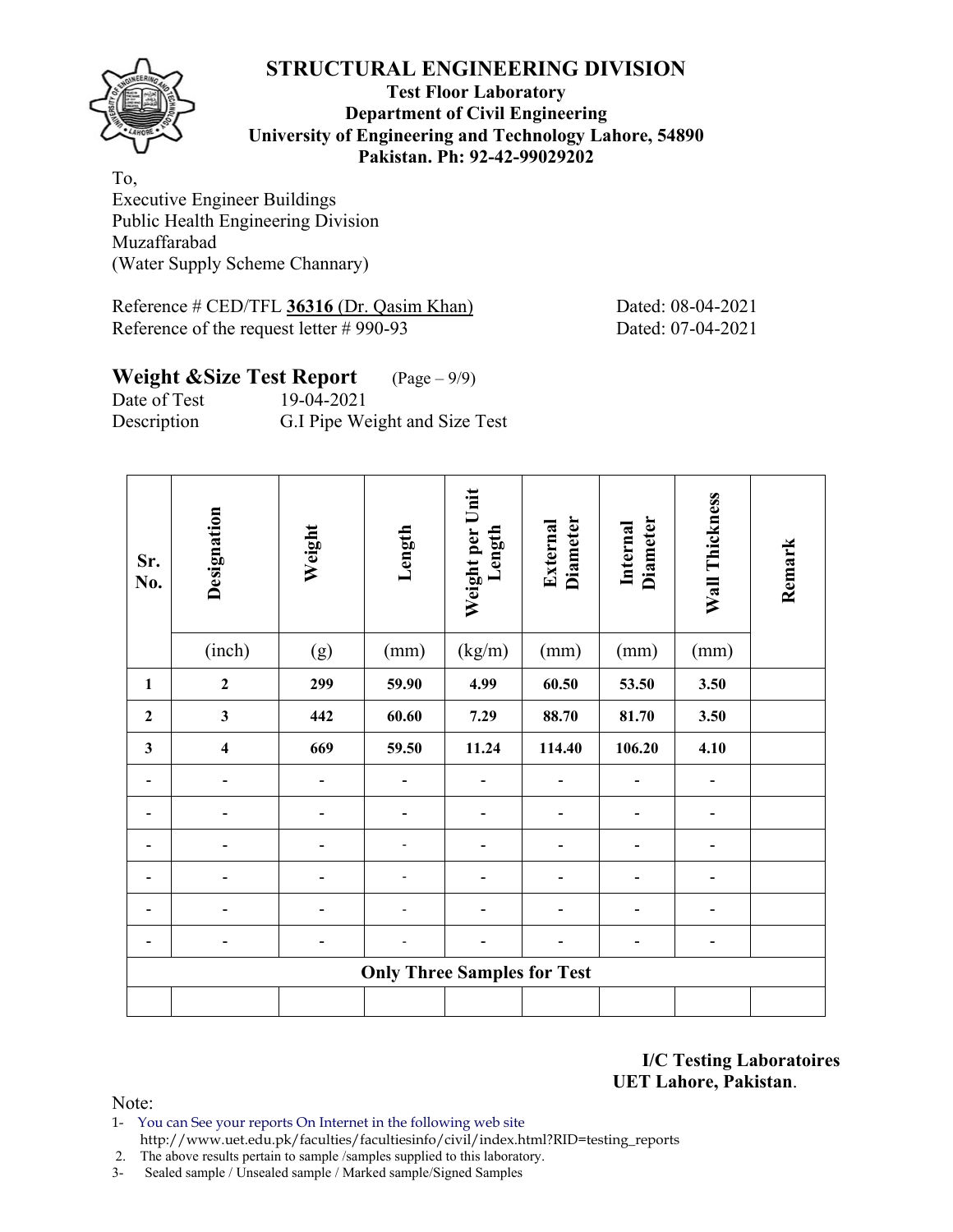

## **Test Floor Laboratory Department of Civil Engineering University of Engineering and Technology Lahore, 54890 Pakistan. Ph: 92-42-99029202**

To, Superintending Engineer-II (Civil) GBHP, WAPDA, Barotha-Attock

Reference # CED/TFL **36320** (Dr. Qasoim Khan) Dated: 09-04-2021 Reference of the request letter # SE-II(C)/GBHP/ATK/W-292/118 Dated: 24-03-2021

## **Tension Test Report** (Page – 1/3) Date of Test 19-04-2021 Gauge length 2 inches Description Guard Rail W-Beam Strip Tensile Test as per AASHTO M-180

| Sr. No.                      | Designation<br>(mm)          | Size of Strip<br>(cm)    | <b>X</b> Section<br>Area<br>(cm <sup>2</sup> ) | <b>Yield load</b><br>(kg)                | <b>Breaking</b><br>Load<br>(kg) | <b>Yield Stress</b><br>(kg/cm <sup>2</sup> ) | Ultimate<br><b>Stress</b><br>(kg/cm <sup>2</sup> ) | Elongation<br>(in)       | % Elongation             | Remarks |
|------------------------------|------------------------------|--------------------------|------------------------------------------------|------------------------------------------|---------------------------------|----------------------------------------------|----------------------------------------------------|--------------------------|--------------------------|---------|
| $\mathbf{1}$                 |                              | 2.52x0.275               | 0.69                                           | 4000                                     | 5200                            | 5772                                         | 7504                                               | 0.30                     | 15.00                    |         |
| $\mathbf{2}$                 | (320x85x3)                   | 2.53x0.275               | 0.70                                           | 4000                                     | 5300                            | 5749                                         | 7618                                               | 0.30                     | 15.00                    |         |
| -                            |                              |                          | $\qquad \qquad \blacksquare$                   |                                          |                                 |                                              | -                                                  |                          | $\overline{\phantom{a}}$ |         |
| $\qquad \qquad \blacksquare$ |                              |                          | $\overline{\phantom{0}}$                       | $\overline{\phantom{a}}$                 |                                 | $\overline{\phantom{0}}$                     | $\blacksquare$                                     |                          | $\overline{\phantom{0}}$ |         |
| $\overline{\phantom{0}}$     |                              |                          | $\qquad \qquad \blacksquare$                   | $\overline{\phantom{a}}$                 |                                 | $\overline{\phantom{0}}$                     | -                                                  |                          | $\overline{\phantom{a}}$ |         |
| $\qquad \qquad \blacksquare$ |                              | $\overline{\phantom{0}}$ | $\overline{\phantom{a}}$                       | $\overline{\phantom{a}}$                 | $\overline{\phantom{a}}$        | $\blacksquare$                               | $\blacksquare$                                     | $\overline{\phantom{a}}$ | $\overline{\phantom{a}}$ |         |
| $\qquad \qquad \blacksquare$ | $\overline{a}$               |                          | $\qquad \qquad \blacksquare$                   | $\overline{\phantom{a}}$                 | $\overline{\phantom{a}}$        | $\blacksquare$                               | $\blacksquare$                                     | $\overline{\phantom{0}}$ | $\overline{\phantom{a}}$ |         |
| $\qquad \qquad \blacksquare$ | $\qquad \qquad \blacksquare$ | -                        | $\qquad \qquad \blacksquare$                   | $\overline{\phantom{0}}$                 | $\overline{\phantom{a}}$        | $\qquad \qquad$                              | -                                                  |                          | $\overline{\phantom{a}}$ |         |
|                              |                              |                          |                                                | <b>Only Two Samples for Tensile Test</b> |                                 |                                              |                                                    |                          |                          |         |
|                              |                              |                          |                                                |                                          |                                 |                                              |                                                    |                          |                          |         |
|                              |                              |                          |                                                | <b>Bend Test</b>                         |                                 |                                              |                                                    |                          |                          |         |
|                              |                              |                          |                                                |                                          |                                 |                                              |                                                    |                          |                          |         |
|                              |                              |                          |                                                |                                          |                                 |                                              |                                                    |                          |                          |         |
|                              |                              |                          |                                                |                                          |                                 |                                              |                                                    |                          |                          |         |

#### **I/C Testing Laboratoires UET Lahore, Pakistan**.

Note:

1- You can See your reports On Internet in the following web site http://www.uet.edu.pk/faculties/facultiesinfo/civil/index.html?RID=testing\_reports

2. The above results pertain to sample /samples supplied to this laboratory.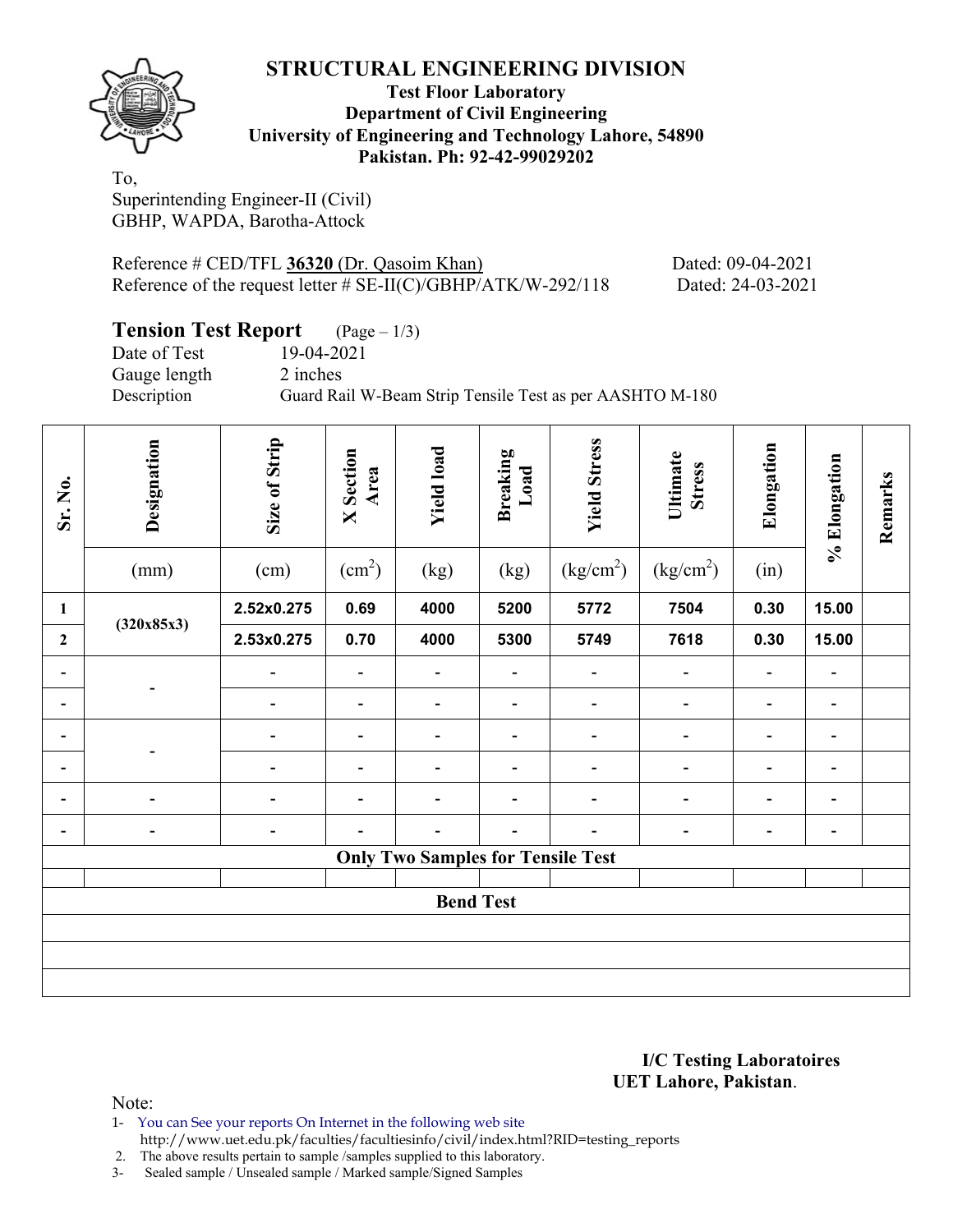

## **Test Floor Laboratory Department of Civil Engineering University of Engineering and Technology Lahore, 54890 Pakistan. Ph: 92-42-99029202**

To, Superintending Engineer-II (Civil) GBHP, WAPDA, Barotha-Attock

Reference # CED/TFL **36320** (Dr. Qasoim Khan) Dated: 09-04-2021 Reference of the request letter # SE-II(C)/GBHP/ATK/W-292/118 Dated: 24-03-2021

## **Tension Test Report** (Page – 2/3) Date of Test 19-04-2021 Gauge length 2 inches Description Steel Post Strip Tensile Test as per ASTM A36

| Sr. No.                      | Designation              | Size of Strip                | <b>X</b> Section<br>Area     | <b>Yield load</b>                        | <b>Breaking</b><br>Load      | <b>Yield Stress</b>          | Ultimate<br><b>Stress</b>    | Elongation               | % Elongation             | Remarks |
|------------------------------|--------------------------|------------------------------|------------------------------|------------------------------------------|------------------------------|------------------------------|------------------------------|--------------------------|--------------------------|---------|
|                              | (mm)                     | (mm)                         | $\text{(mm}^2)$              | (kg)                                     | (kg)                         | (MPa)                        | (MPa)                        | (in)                     |                          |         |
| $\mathbf{1}$                 | 120x55x5                 | 25.00x5.10                   | 127.50                       | 4600                                     | 5800                         | 353.93                       | 446.26                       | 0.60                     | 30.00                    |         |
| $\boldsymbol{2}$             |                          | 25.10x5.10                   | 128.01                       | 4700                                     | 6200                         | 360.18                       | 475.13                       | 0.70                     | 35.00                    |         |
| $\qquad \qquad \blacksquare$ |                          | $\qquad \qquad \blacksquare$ | $\qquad \qquad \blacksquare$ | $\overline{\phantom{a}}$                 | $\overline{\phantom{a}}$     | $\qquad \qquad \blacksquare$ | $\qquad \qquad \blacksquare$ | $\overline{\phantom{a}}$ | $\overline{\phantom{a}}$ |         |
| $\qquad \qquad \blacksquare$ |                          | $\overline{\phantom{a}}$     | $\qquad \qquad \blacksquare$ | $\blacksquare$                           | $\overline{\phantom{a}}$     | $\overline{\phantom{a}}$     | $\overline{\phantom{a}}$     | $\overline{\phantom{a}}$ | $\overline{\phantom{a}}$ |         |
| $\qquad \qquad \blacksquare$ |                          | $\overline{\phantom{a}}$     | $\overline{\phantom{a}}$     | $\blacksquare$                           | $\overline{\phantom{a}}$     | $\overline{\phantom{a}}$     | $\blacksquare$               | $\blacksquare$           | $\blacksquare$           |         |
| $\qquad \qquad \blacksquare$ |                          | $\overline{\phantom{0}}$     | $\qquad \qquad \blacksquare$ | $\qquad \qquad \blacksquare$             | $\overline{\phantom{a}}$     | $\overline{\phantom{a}}$     | $\qquad \qquad \blacksquare$ | $\overline{\phantom{a}}$ | $\overline{\phantom{a}}$ |         |
| $\qquad \qquad \blacksquare$ | $\blacksquare$           |                              | $\overline{\phantom{a}}$     | $\qquad \qquad \blacksquare$             | $\overline{\phantom{a}}$     | $\qquad \qquad \blacksquare$ | $\qquad \qquad \blacksquare$ | $\overline{\phantom{a}}$ | $\overline{\phantom{a}}$ |         |
| $\qquad \qquad \blacksquare$ | $\overline{\phantom{a}}$ | $\overline{a}$               | $\overline{\phantom{0}}$     | $\qquad \qquad \blacksquare$             | $\qquad \qquad \blacksquare$ | $\overline{\phantom{0}}$     | $\overline{\phantom{0}}$     | $\overline{\phantom{a}}$ | $\overline{\phantom{a}}$ |         |
|                              |                          |                              |                              | <b>Only Two Samples for Tensile Test</b> |                              |                              |                              |                          |                          |         |
|                              |                          |                              |                              |                                          |                              |                              |                              |                          |                          |         |
|                              |                          |                              |                              | <b>Bend Test</b>                         |                              |                              |                              |                          |                          |         |
|                              |                          |                              |                              |                                          |                              |                              |                              |                          |                          |         |
|                              |                          |                              |                              |                                          |                              |                              |                              |                          |                          |         |
|                              |                          |                              |                              |                                          |                              |                              |                              |                          |                          |         |

**I/C Testing Laboratoires UET Lahore, Pakistan**.

Note:

1- You can See your reports On Internet in the following web site http://www.uet.edu.pk/faculties/facultiesinfo/civil/index.html?RID=testing\_reports

2. The above results pertain to sample /samples supplied to this laboratory.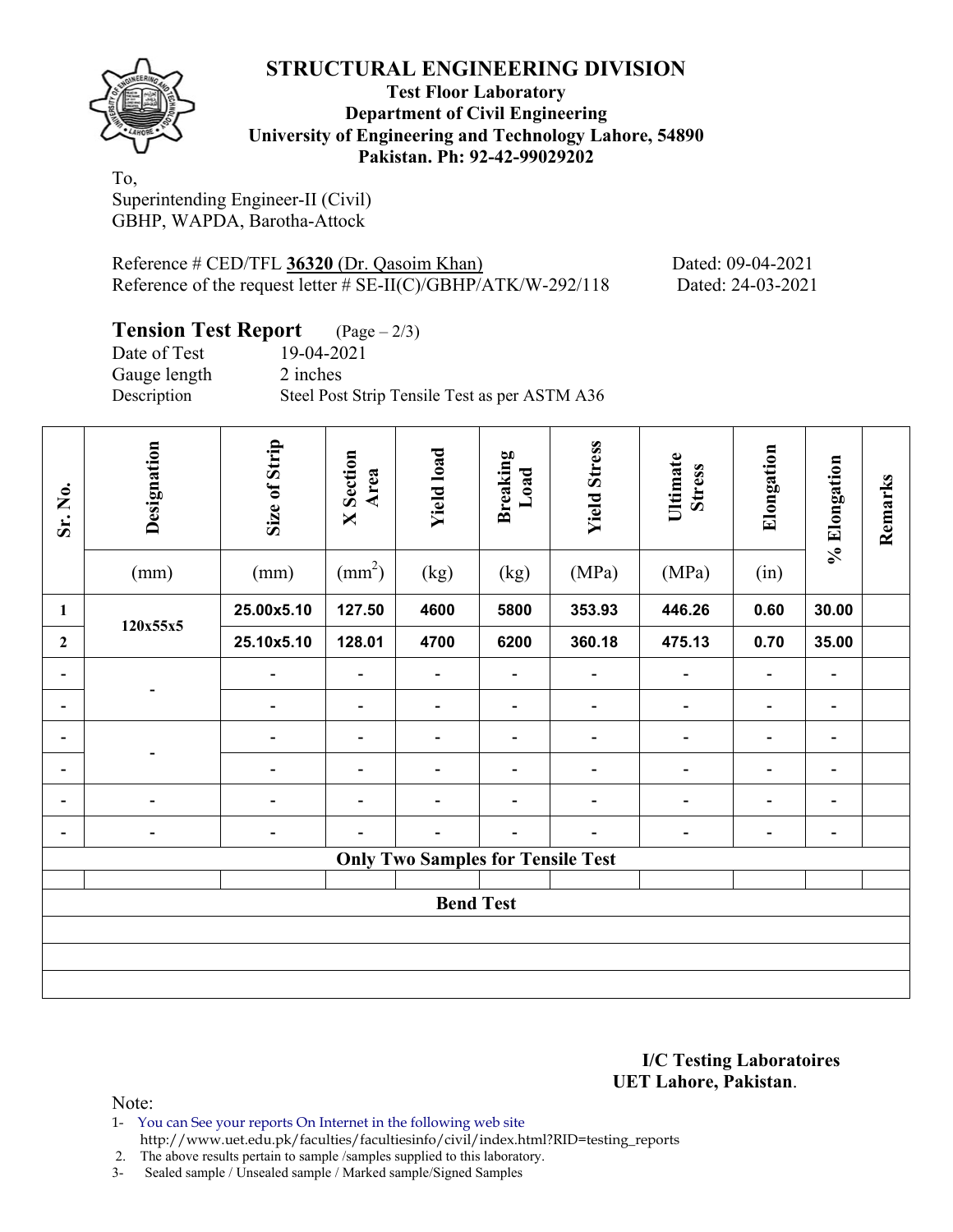

## **Test Floor Laboratory Department of Civil Engineering University of Engineering and Technology Lahore, 54890 Pakistan. Ph: 92-42-99029202**

To, Superintending Engineer-II (Civil) GBHP, WAPDA, Barotha-Attock

Reference # CED/TFL **36320** (Dr. Qasoim Khan) Dated: 09-04-2021 Reference of the request letter # SE-II(C)/GBHP/ATK/W-292/118 Dated: 24-03-2021

| Size Test Report $(Page-3/3)$ |  |
|-------------------------------|--|
|-------------------------------|--|

Date of Test 19-04-2021

Description Guard Rail & Steel Post thickness Test

| Sr.<br>No.       |                   | Designation<br>(mm) | Thickness<br>(mm)                | Remark |
|------------------|-------------------|---------------------|----------------------------------|--------|
| $\mathbf{1}$     | Guard<br>Rail     | 320x85x3            | 2.80                             |        |
| $\boldsymbol{2}$ | <b>Steel Post</b> | 120x55x5            | 5.10                             |        |
|                  |                   |                     |                                  |        |
|                  |                   |                     |                                  |        |
|                  |                   |                     |                                  |        |
|                  |                   |                     |                                  |        |
|                  |                   |                     |                                  |        |
|                  |                   |                     | <b>Only Two Samples for Test</b> |        |
|                  |                   |                     |                                  |        |

**I/C Testing Laboratoires UET Lahore, Pakistan**.

Note:

1- You can See your reports On Internet in the following web site

http://www.uet.edu.pk/faculties/facultiesinfo/civil/index.html?RID=testing\_reports

2. The above results pertain to sample /samples supplied to this laboratory.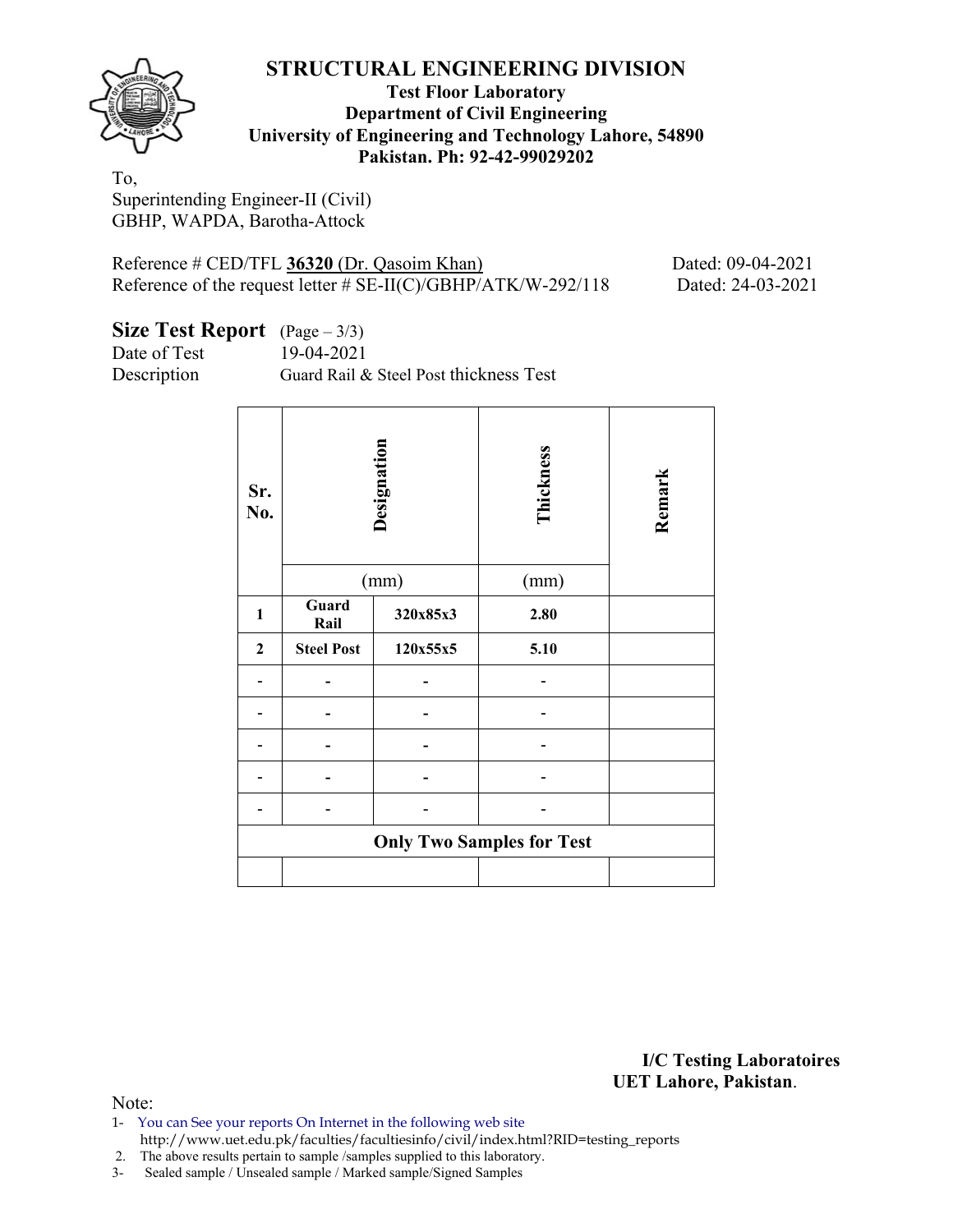

## **Test Floor Laboratory Department of Civil Engineering University of Engineering and Technology Lahore, 54890 Pakistan. Ph: 92-42-99029202**

To, M/S Defence Housing Authority. Lahore Cantt (Infra Dev Works of Sector-X (Sangatpura) Ph-VII) (M/s DHA-C)

Reference # CED/TFL 36339 (Dr. Qasim Khan) Dated: 14-04-2021 Reference of the request letter # 408/241/E/Lab/62/568X Dated: 13-04-2021

# **Tension Test Report** (Page -1/1)<br>Date of Test 19-04-2021

Date of Test

Description Deformed Steel Bar Tensile and Bend Test as per ASTM-A496

| Sr. No.      | Weight | Diameter/<br>size       |                | Area<br>$\text{(mm}^2)$ |        | <b>Yield load</b>                                    | <b>Breaking</b><br>Load                                         |                          | <b>Yield Stress</b><br>(Mpa) | <b>Ultimate Stress</b><br>(Mpa) | Remarks       |  |
|--------------|--------|-------------------------|----------------|-------------------------|--------|------------------------------------------------------|-----------------------------------------------------------------|--------------------------|------------------------------|---------------------------------|---------------|--|
|              | (Kg/m) | Nominal<br>$\mathbf{m}$ | Actual<br>(mm) | Nominal                 | Actual | $\left(\text{kg}\right)$                             | (kg)                                                            | Nominal                  | Actual                       | Nominal                         | <b>Actual</b> |  |
| 1            | 0.117  | $5/32$                  | 4.35           | 12.82                   | 14.89  |                                                      | 800                                                             | 490                      | 422                          | 612                             | 527           |  |
| $\mathbf{2}$ | 0.107  | 5/32                    | 4.17           | 12.82                   | 13.67  |                                                      | 660                                                             | 398                      | 373                          | 505                             | 474           |  |
|              |        |                         |                |                         |        |                                                      |                                                                 |                          |                              |                                 |               |  |
|              |        |                         |                |                         |        |                                                      |                                                                 |                          |                              |                                 |               |  |
|              |        |                         |                |                         |        |                                                      | $\qquad \qquad \blacksquare$                                    | $\overline{\phantom{0}}$ |                              |                                 |               |  |
|              |        |                         |                |                         |        |                                                      |                                                                 |                          |                              |                                 |               |  |
|              |        |                         |                |                         |        |                                                      | Note: only two samples for tensile and one sample for bend test |                          |                              |                                 |               |  |
|              |        |                         |                |                         |        |                                                      |                                                                 |                          |                              |                                 |               |  |
|              |        |                         |                |                         |        |                                                      | <b>Bend Test</b>                                                |                          |                              |                                 |               |  |
|              |        |                         |                |                         |        | 5/32" Dia Bar Bend Test Through 180° is Satisfactory |                                                                 |                          |                              |                                 |               |  |
|              |        |                         |                |                         |        |                                                      |                                                                 |                          |                              |                                 |               |  |
|              |        |                         |                |                         |        |                                                      |                                                                 |                          |                              |                                 |               |  |

### **I/C Testing Laboratoires UET Lahore, Pakistan**.

- 1- You can See your reports On Internet in the following web site http://www.uet.edu.pk/faculties/facultiesinfo/civil/index.html?RID=testing\_reports
- 2. The above results pertain to sample /samples supplied to this laboratory.
- 3- Sealed sample / Unsealed sample / Marked sample/Signed Samples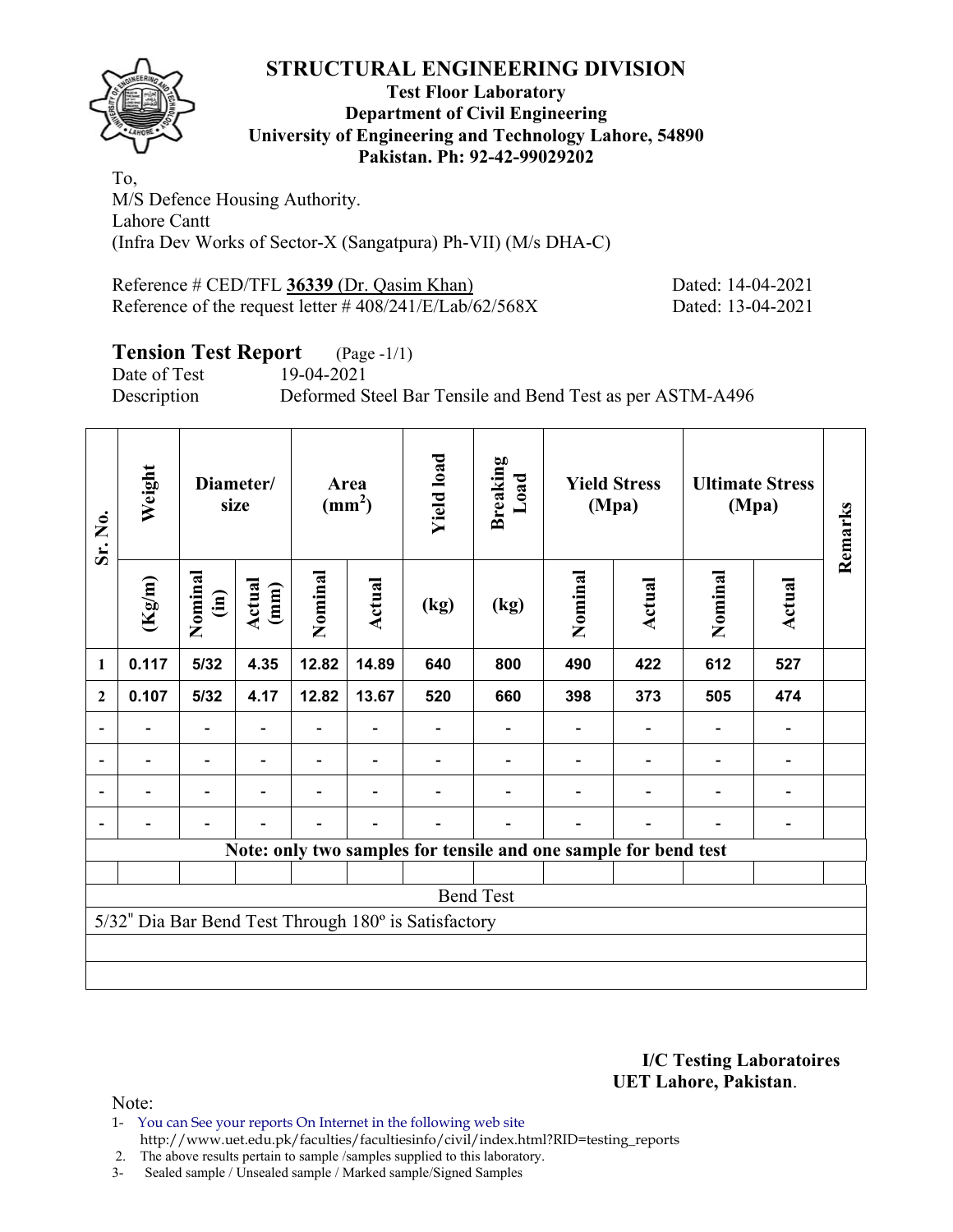

## **Test Floor Laboratory Department of Civil Engineering University of Engineering and Technology Lahore, 54890 Pakistan. Ph: 92-42-99029202**

To, Resident Engineer AZ Engineering Associates Dualization of Road from GT Road (Samma)to Gujrat Dinga Road I/C Gujrat Flyover Length = 31 kms in District Gujrat (Group No. III, km no. 17.53 to 31.03 including 2 no. Small bridges with approaches)

Reference # CED/TFL **36342** (Dr. Qasim Khan) Dated: 14-04-2021 Reference of the request letter # RE AZEA/GT-120 Dated: 08-04-2021

**Tension Test Report** (Page -1/1)

Date of Test 19-04-2021

Gauge length 8 inches

Description Deformed Steel Bar Tensile and Bend Test as per ASTM-A615

| Sr. No.                 | Weight                                                | Diameter/<br><b>Size</b> |                  |         | Area<br>$(in^2)$ | <b>Yield load</b> | <b>Breaking</b><br>Load |         | <b>Yield Stress</b><br>(psi) |                                                                   | <b>Ultimate Stress</b><br>(psi) | Elongation     | % Elongation | Remarks |
|-------------------------|-------------------------------------------------------|--------------------------|------------------|---------|------------------|-------------------|-------------------------|---------|------------------------------|-------------------------------------------------------------------|---------------------------------|----------------|--------------|---------|
|                         | $lbsft$                                               | Nominal<br>$(\#)$        | Actual<br>(inch) | Nominal | Actual           | (kg)              | (kg)                    | Nominal | Actual                       | Nominal                                                           | Actual                          | (inch)         |              |         |
| 1                       | 0.377                                                 | $\mathbf{3}$             | 0.376            | 0.11    | 0.111            | 3400              | 5200                    | 68200   | 67570                        | 104200                                                            | 103400                          | 1.60           | 20.0         |         |
| 2                       | 0.378                                                 | $\mathbf{3}$             | 0.376            | 0.11    | 0.111            | 3400              | 5200                    | 68200   | 67470                        | 104200                                                            | 103200                          | 1.60           | 20.0         |         |
| 3                       | 4.361                                                 | 10                       | 1.278            | 1.27    | 1.282            | 35400             | 53000                   | 61500   | 60870                        | 92000                                                             | 91200                           | 1.60           | 20.0         |         |
| $\overline{\mathbf{4}}$ | 4.312                                                 | 10                       | 1.270            | 1.27    | 1.267            | 35400             | 52400                   | 61500   | 61560                        | 91000                                                             | 91200                           | 1.70           | 21.3         |         |
|                         |                                                       |                          |                  |         |                  |                   |                         |         |                              |                                                                   | $\blacksquare$                  | $\blacksquare$ |              |         |
| $\blacksquare$          |                                                       |                          |                  |         |                  |                   |                         |         |                              |                                                                   | $\blacksquare$                  | $\blacksquare$ |              |         |
|                         |                                                       |                          |                  |         |                  |                   |                         |         |                              | Note: only four samples for tensile and two samples for bend test |                                 |                |              |         |
|                         |                                                       |                          |                  |         |                  |                   |                         |         |                              |                                                                   |                                 |                |              |         |
|                         |                                                       |                          |                  |         |                  |                   | <b>Bend Test</b>        |         |                              |                                                                   |                                 |                |              |         |
|                         | #3 Bar Bend Test Through 180° is Satisfactory         |                          |                  |         |                  |                   |                         |         |                              |                                                                   |                                 |                |              |         |
|                         | #10 Bar Bend Test Through $180^\circ$ is Satisfactory |                          |                  |         |                  |                   |                         |         |                              |                                                                   |                                 |                |              |         |
|                         |                                                       |                          |                  |         |                  |                   |                         |         |                              |                                                                   |                                 |                |              |         |

**I/C Testing Laboratoires UET Lahore, Pakistan**.

- 1- You can See your reports On Internet in the following web site http://www.uet.edu.pk/faculties/facultiesinfo/civil/index.html?RID=testing\_reports
- 2. The above results pertain to sample /samples supplied to this laboratory.
- 3- Sealed sample / Unsealed sample / Marked sample/Signed Samples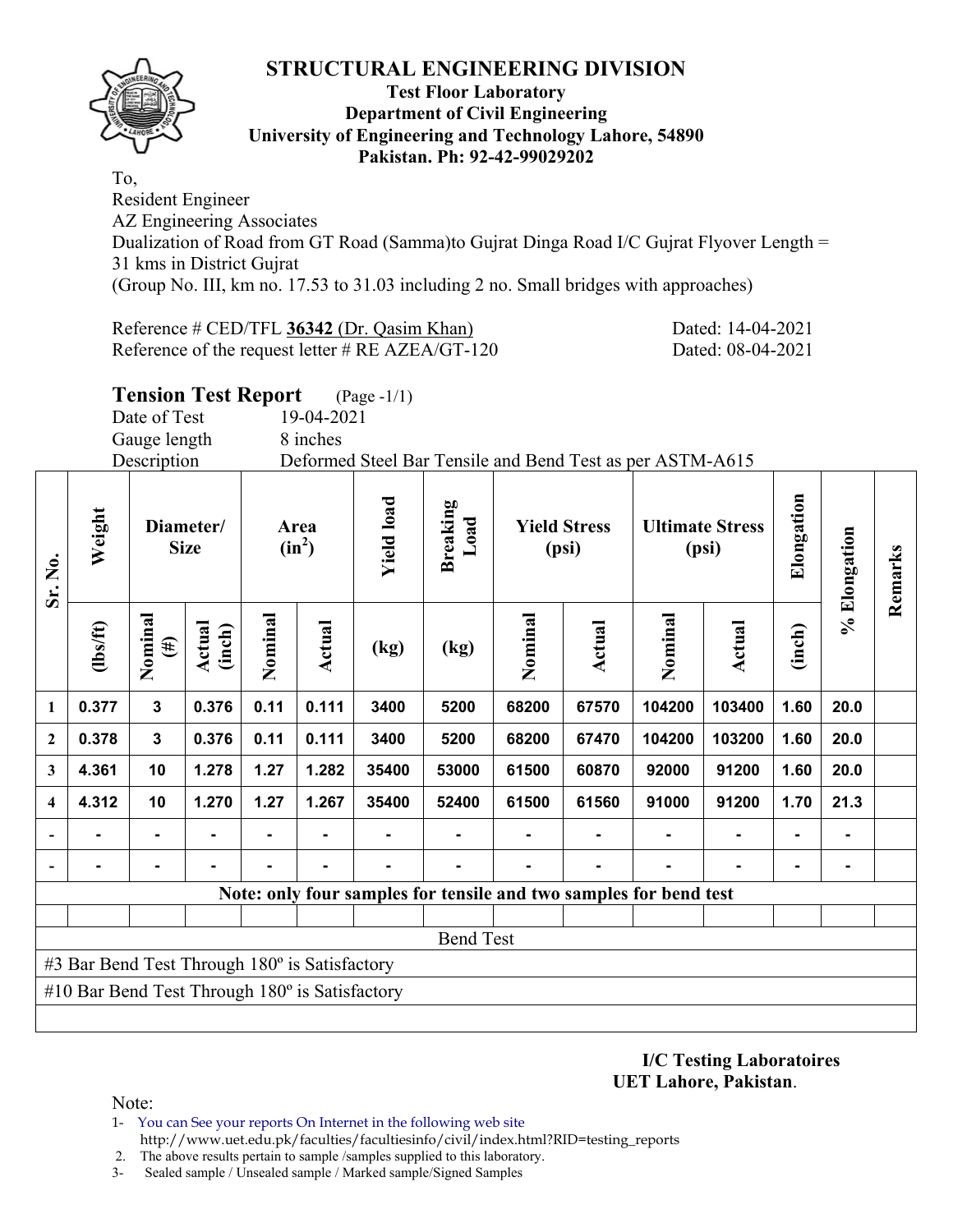

## **Test Floor Laboratory Department of Civil Engineering University of Engineering and Technology Lahore, 54890 Pakistan. Ph: 92-42-99029202**

To, Project Manager Al Noor Developers Al Noor Heights Located at Bedian Road, Lahore

Reference # CED/TFL 36344 (Dr. Qasim Khan) Dated: 15-04-2021 Reference of the request letter # Nil Dated: 12-04-2021

#### **Tension Test Report** (Page -1/1) Date of Test 19-04-2021

Gauge length 8 inches

Description Deformed Steel Bar Tensile and Bend Test as per ASTM-A615

| Sr. No. | Weight                                        |                   | Diameter/<br><b>Size</b> |                | Area<br>$(in^2)$ | <b>Yield load</b> | <b>Breaking</b><br>Load |                | <b>Yield Stress</b><br>(psi) |                                                                | <b>Ultimate Stress</b><br>(psi) | Elongation     | % Elongation   | Remarks |
|---------|-----------------------------------------------|-------------------|--------------------------|----------------|------------------|-------------------|-------------------------|----------------|------------------------------|----------------------------------------------------------------|---------------------------------|----------------|----------------|---------|
|         | $\frac{2}{10}$                                | Nominal<br>$(\#)$ | Actual<br>(inch)         | Nominal        | Actual           | (kg)              | (kg)                    | Nominal        | Actual                       | Nominal                                                        | <b>Actual</b>                   | (inch)         |                |         |
| 1       | 0.384                                         | $\mathbf{3}$      | 0.379                    | 0.11           | 0.113            | 3600              | 5000                    | 72200          | 70330                        | 100200                                                         | 97700                           | 1.20           | 15.0           |         |
|         | $\blacksquare$                                | $\blacksquare$    | $\blacksquare$           | $\blacksquare$ | $\blacksquare$   |                   | ۰                       | ٠              | $\blacksquare$               |                                                                | $\blacksquare$                  | $\blacksquare$ |                |         |
|         | ۰                                             | $\blacksquare$    | -                        | ٠              | $\blacksquare$   |                   | $\blacksquare$          | $\blacksquare$ |                              |                                                                | $\blacksquare$                  | $\blacksquare$ | $\blacksquare$ |         |
|         |                                               | ۰                 |                          |                | $\blacksquare$   |                   |                         |                |                              |                                                                | $\blacksquare$                  | $\blacksquare$ |                |         |
|         |                                               | $\blacksquare$    |                          | $\blacksquare$ |                  |                   |                         |                |                              |                                                                | $\blacksquare$                  | $\blacksquare$ |                |         |
|         |                                               |                   |                          |                | $\blacksquare$   |                   |                         |                | -                            |                                                                | $\blacksquare$                  | $\blacksquare$ |                |         |
|         |                                               |                   |                          |                |                  |                   |                         |                |                              | Note: only one sample for tensile and one sample for bend test |                                 |                |                |         |
|         |                                               |                   |                          |                |                  |                   |                         |                |                              |                                                                |                                 |                |                |         |
|         |                                               |                   |                          |                |                  |                   | <b>Bend Test</b>        |                |                              |                                                                |                                 |                |                |         |
|         | #3 Bar Bend Test Through 180° is Satisfactory |                   |                          |                |                  |                   |                         |                |                              |                                                                |                                 |                |                |         |
|         |                                               |                   |                          |                |                  |                   |                         |                |                              |                                                                |                                 |                |                |         |
|         |                                               |                   |                          |                |                  |                   |                         |                |                              |                                                                |                                 |                |                |         |

**I/C Testing Laboratoires UET Lahore, Pakistan**.

Note:

1- You can See your reports On Internet in the following web site http://www.uet.edu.pk/faculties/facultiesinfo/civil/index.html?RID=testing\_reports

2. The above results pertain to sample /samples supplied to this laboratory.